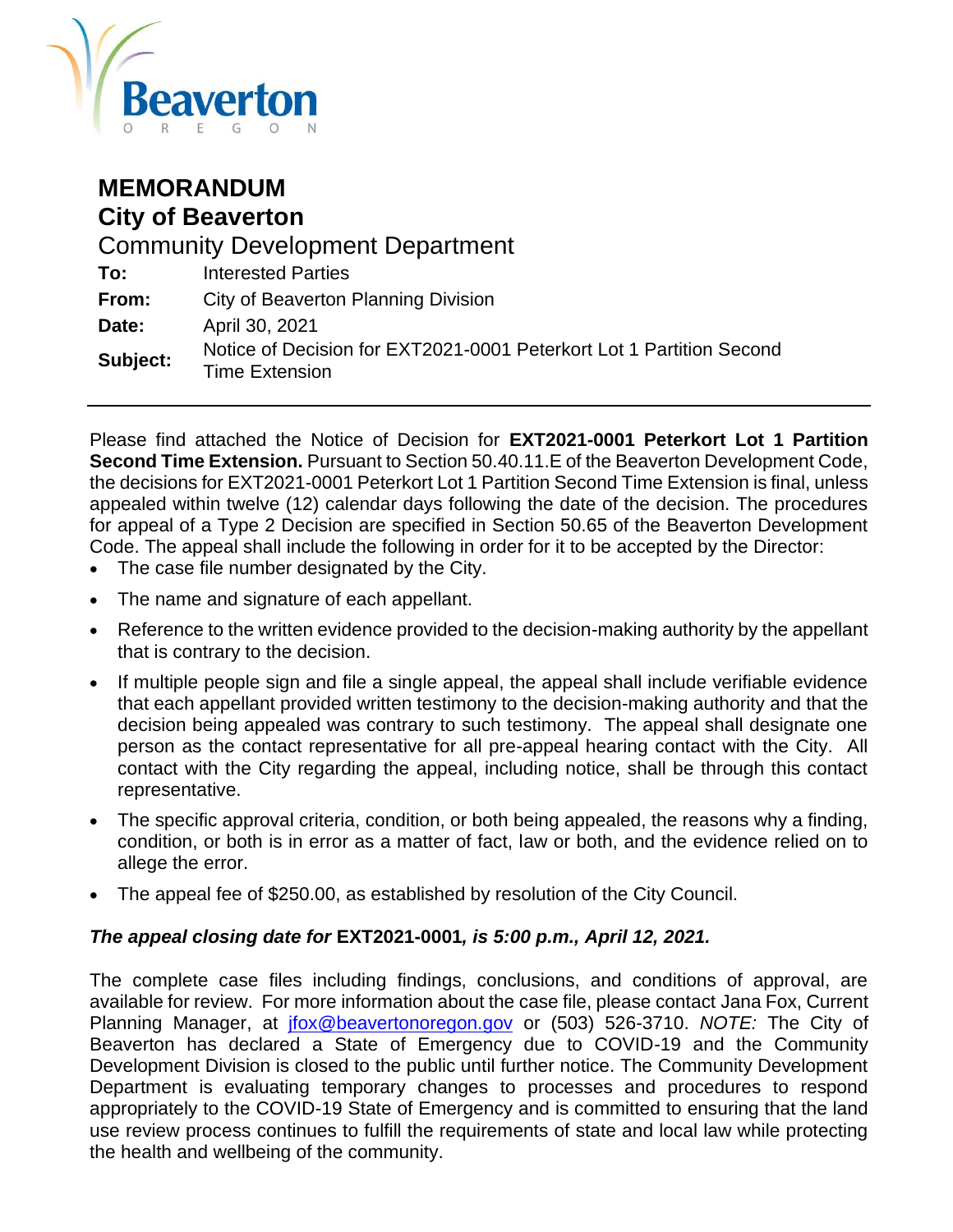

CITY OF BEAVERTON Planning Division Community Development Department Tel: 503-526-2420 www.beavertonoregon.gov

# <span id="page-1-0"></span>**NOTICE OF DIRECTOR'S DECISION**

**Date:** April 30, 2021

**Application/project name**: Peterkort Lot 1 Partition Second Time Extension

**Application Numbers:** EXT2021-0001

**Proposal:** The applicant, J. Peterkort Company, is seeking a time extension for a previously approved Preliminary Partition (LD2016-0027). The approval for the Preliminary Partition has received one previous time extension which extended the expiration date to March 20, 2021. The request for a time extension, if approved, would extend the expiration date of the



original approval by two (2) years, to March 20, 2023. This the second and final time extension request. No changes to the originally approved application are being proposed. All critical facilities required for this development were evaluated during the review of the original applications referenced above. All conditions of approval still apply.

**Proposal location:** At the northwest corner of the intersection of SW Cedar Hills Boulevard and SW Barnes Road. Lot 200 of Washington County Assessor's Map 1S103AB.

**Applicant:** J. Peterkort Company

**Recommendation:** APPROVAL of EXT2021-0001 subject to conditions identified at the end of this report.

#### **Contact information:**

| City staff representative: | Jana Fox, Current Planning Manager<br>503-526-3710<br>jfox@BeavertonOregon.gov |
|----------------------------|--------------------------------------------------------------------------------|
| Applicant representative:  | James P. Draudt<br>9755 SW Barnes Road, Suite 695<br>Portland, OR 97225        |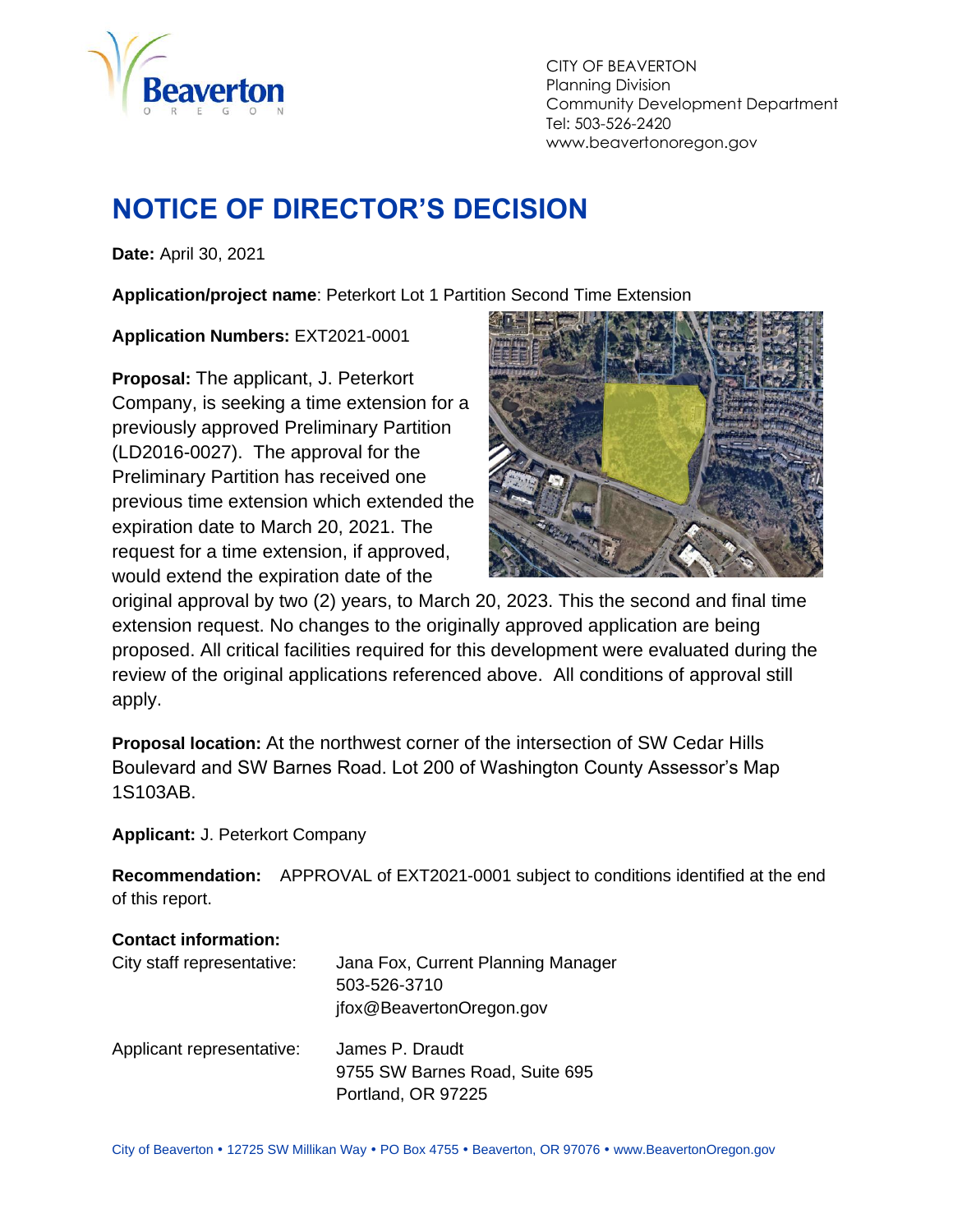Property owner/ J. Peterkort & Company Applicant: 9755 SW Barnes Road, Suite 690 Portland, OR 97225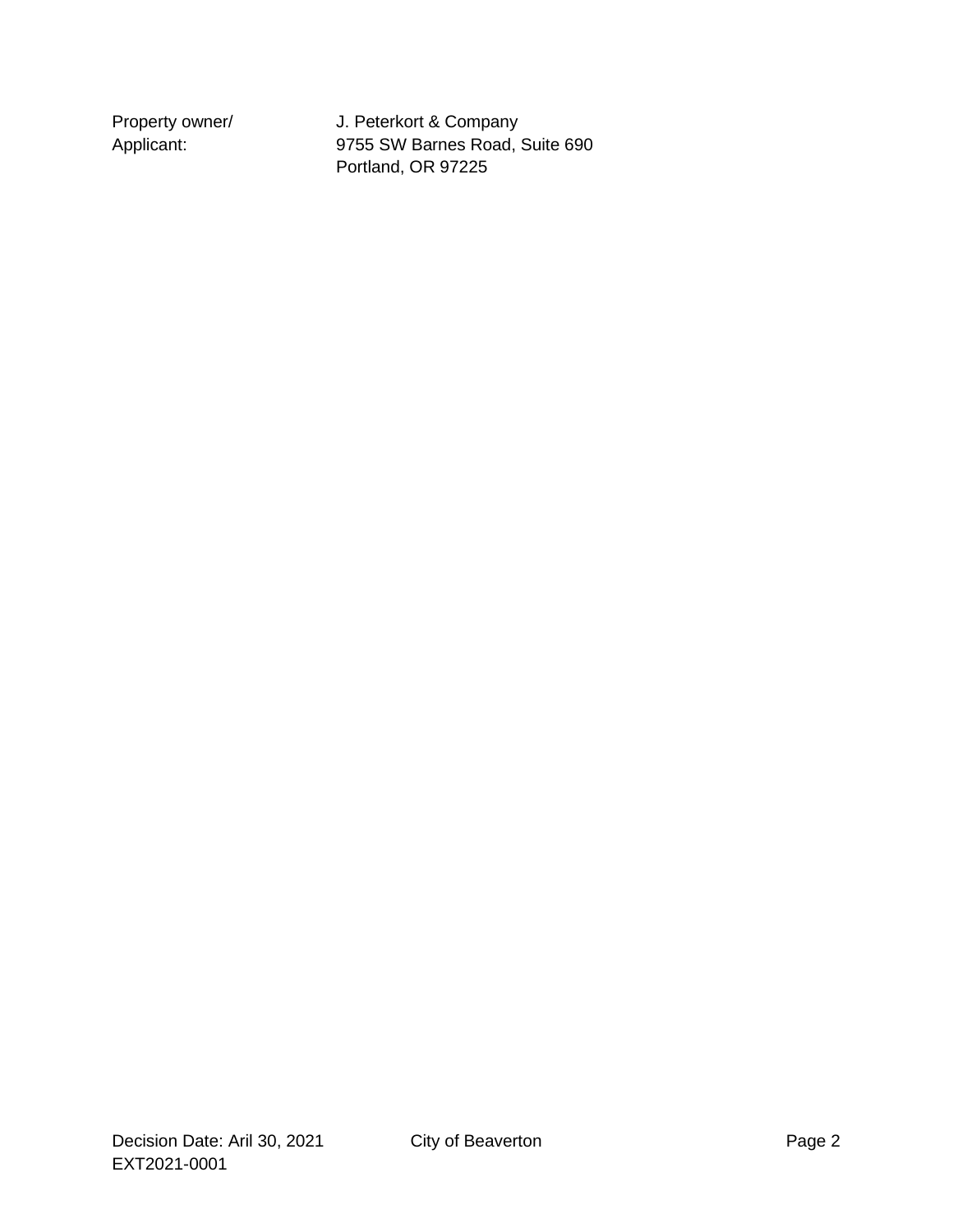## **Existing conditions**

**Zoning:** Urban High Density (R1)

Site conditions: Existing uses on site include a childcare facility in the northeast corner of the site. The remainder of the site is vacant.

**Site Size:** 20.16 acres

Location: At the northwest corner of the intersection of SW Cedar Hills Boulevard and SW Barnes Road.

Neighborhood Association Committee: Beaverton Central NAC

#### **Table 1: Surrounding uses**

| <b>Direction</b> | <b>Zoning</b>                                                        | Uses                                                           |
|------------------|----------------------------------------------------------------------|----------------------------------------------------------------|
| <b>North</b>     | R7                                                                   | <b>THPRD Park</b>                                              |
| South            | CC.                                                                  | Vacant                                                         |
| East:            | R <sub>1</sub> , R <sub>2</sub> , R <sub>4</sub> , S <sub>C</sub> -S | Single Family, Multi-Family, Resource<br>Area, and Vacant Land |
| West:            | <b>SC-HDR</b>                                                        | Vacant                                                         |

## **Application information**

#### **Table 2: Application summaries**

| <b>Application</b>                    | <b>Application type</b> | <b>Proposal summary</b>          |               | <b>Approval criteria</b><br><b>location</b> |               |  |
|---------------------------------------|-------------------------|----------------------------------|---------------|---------------------------------------------|---------------|--|
| EXT2021-0001                          | Time Extension          | Second Time Extension            |               | Development Code<br>Section 50.93           |               |  |
| <b>Table 3: Key Application Dates</b> |                         |                                  |               |                                             |               |  |
| <b>Application</b>                    | <b>Submittal Date</b>   | <b>Deemed</b><br><b>Complete</b> | $120$ -Day    |                                             | $365$ -Day*   |  |
| EXT2021-0001                          | Mar. 4, 2021            | Mar. 31, 2021                    | Jul. 29, 2021 |                                             | Mar. 31, 2022 |  |

 \* Pursuant to Section 50.25.9 of the Development Code this is the latest date, with a continuance, by which a final written decision on the proposal can be made.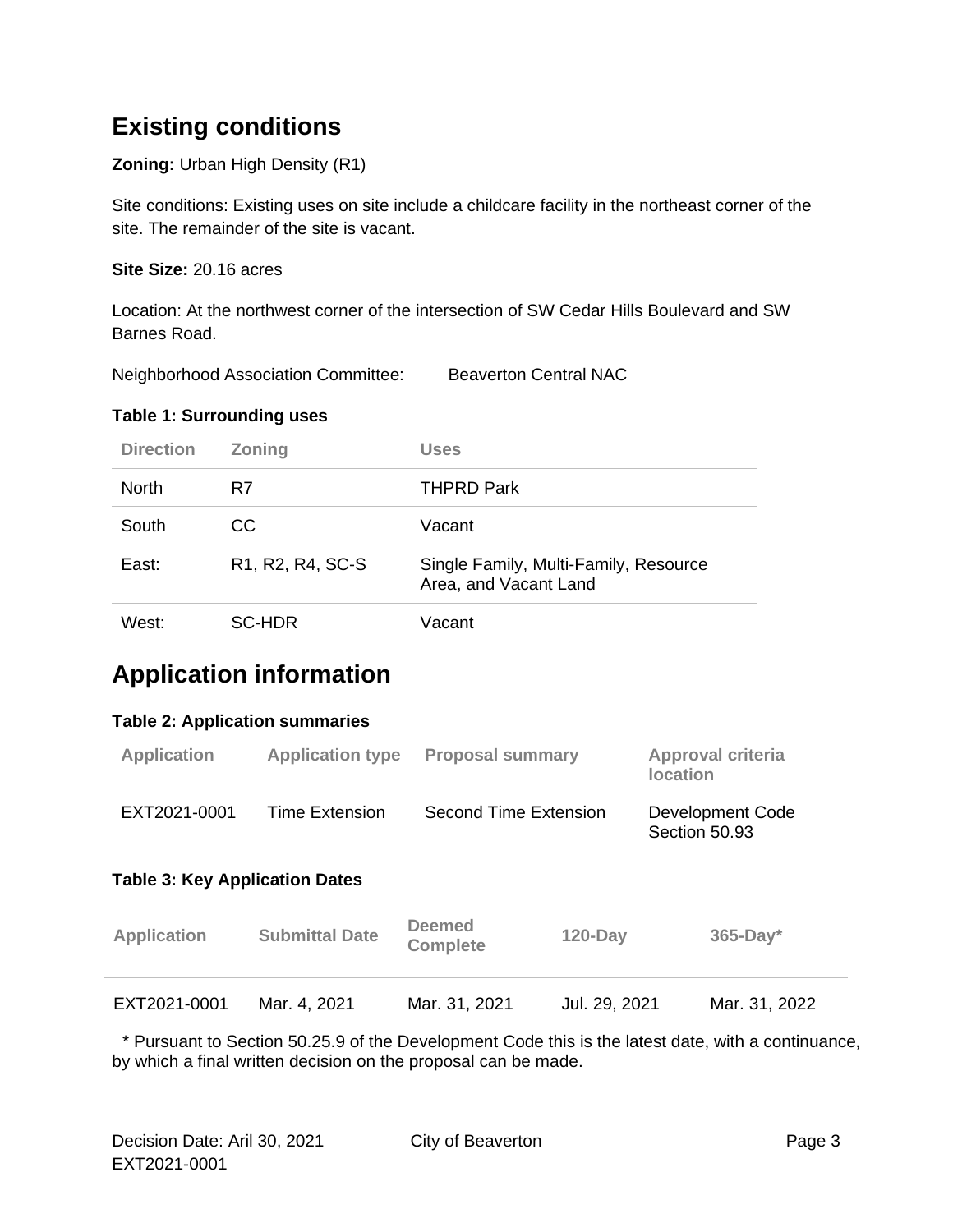# **Exhibit 1.1: Vicinity Map**

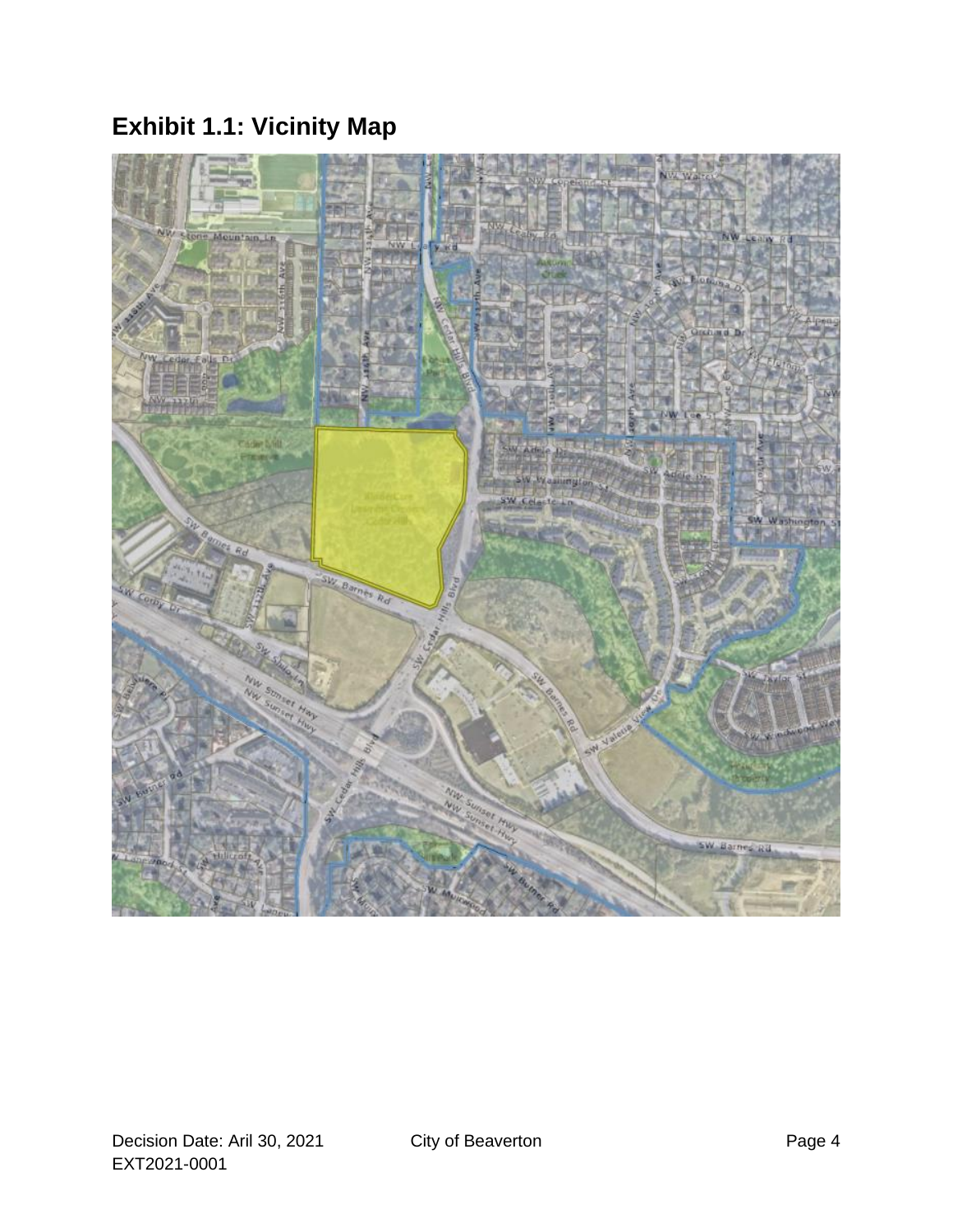# **Exhibit 1.2: Vicinity Map**

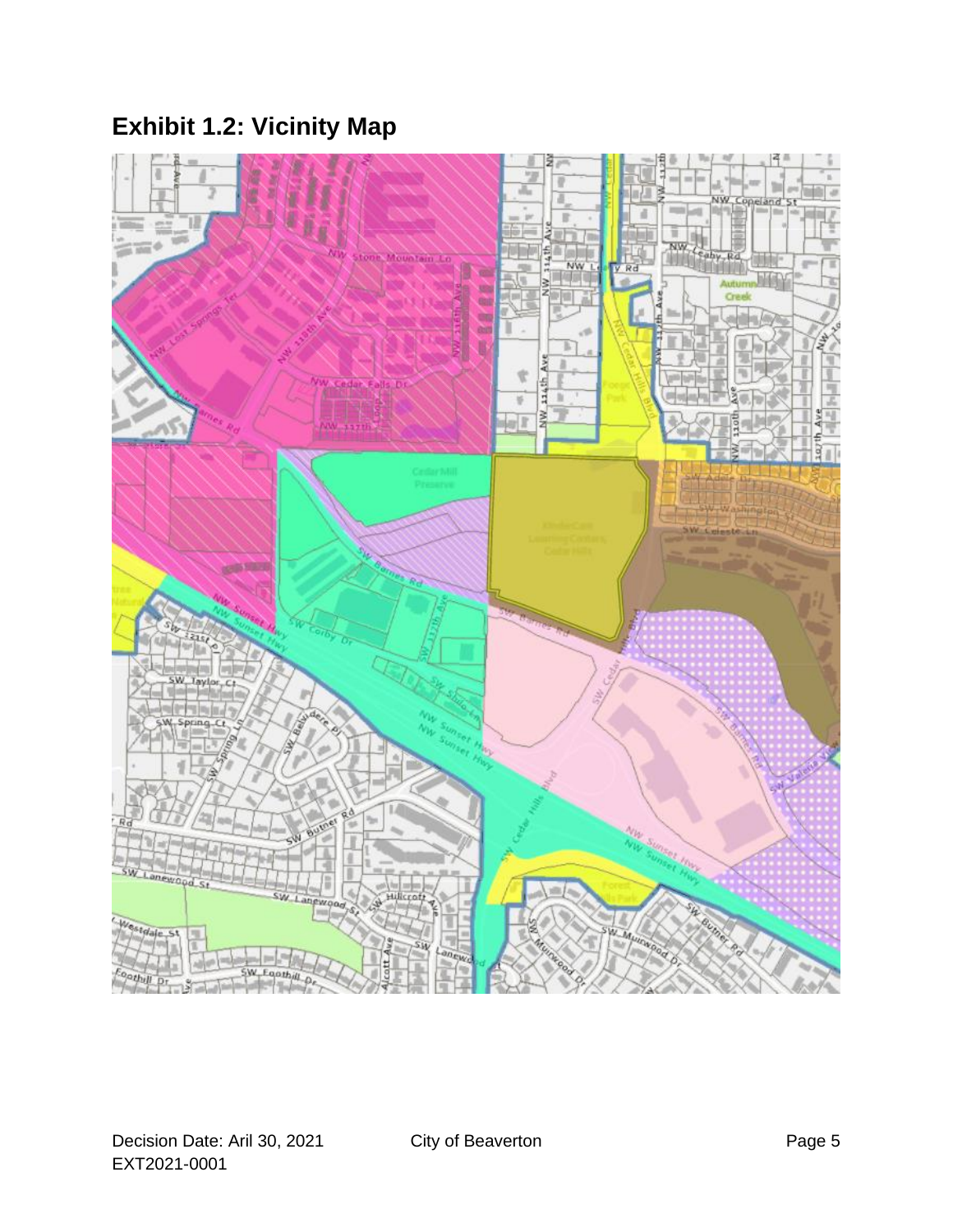# **Table of Contents**

#### **Exhibits**

- Exhibit 1. Materials submitted by Staff
- Exhibit 1.1 Vicinity Map (page 3 of this report)
- Exhibit 1.2 Zoning Map (page 4 of this report)
- Exhibit 2. Public Comment

#### None Received

- Exhibit 3. Materials submitted by the Applicant
- Exhibit 3.1 Submittal Package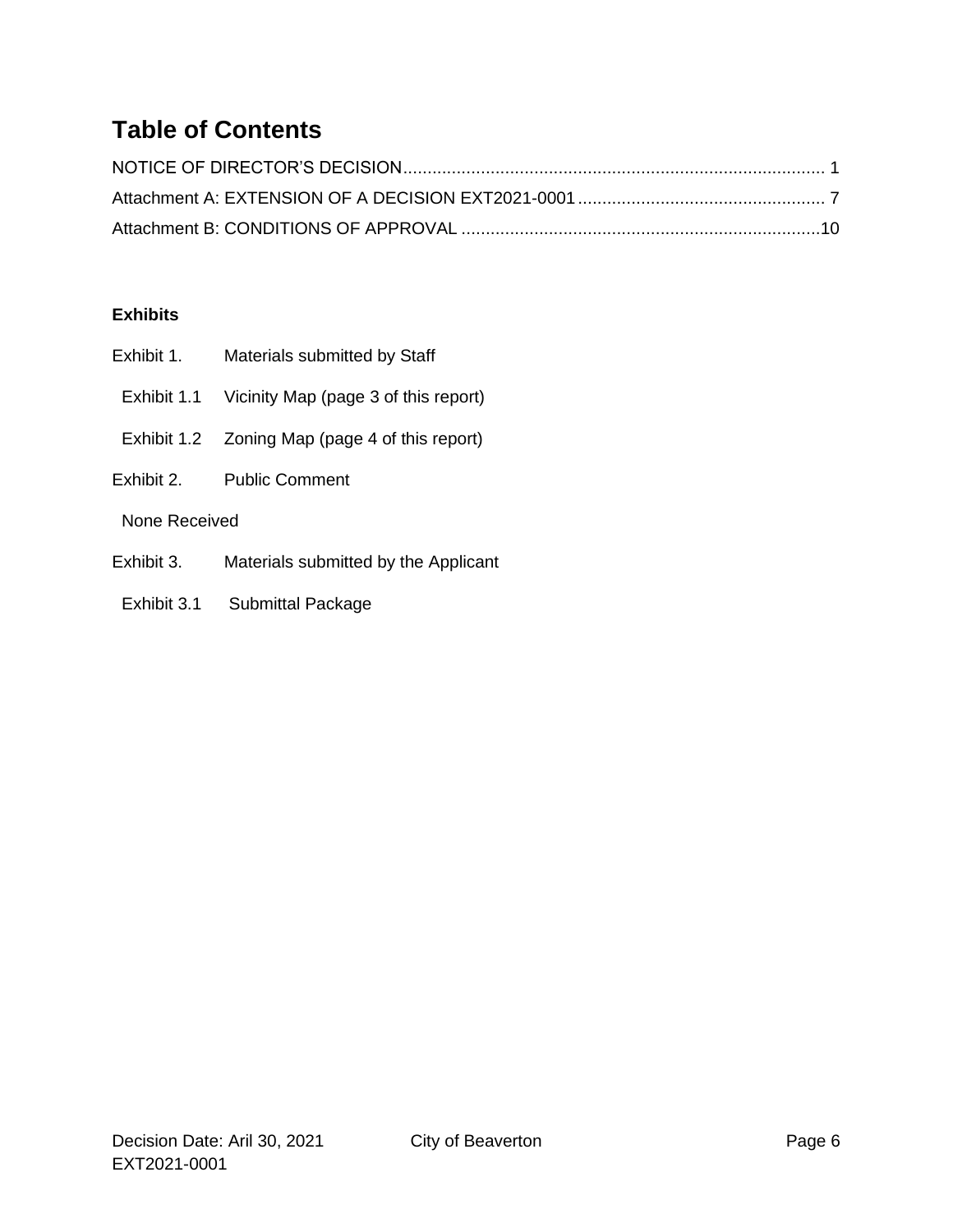# <span id="page-7-0"></span>**Attachment A: EXTENSION OF A DECISION EXT2021- 0001**

### ANALYSIS AND FINDINGS FOR EXTENSION OF A DECISION APPROVAL

**Application:** Peterkort Lot 1 Partition Second Time Extension

**Recommendation:** APPROVAL EXT2021-0001

**Finding:** The Director finds the applicable Time Extension approval criteria have been met subject to the conditions identified at the end of the report.

## Section 50.93 Extension of a Decision

### **Section 50.93.1**

An application to extend the expiration date of a decision made pursuant to the Development Code may be filed only before the decision expires as provided in Section 50.90 or before the decision expires as provided in the appropriate subsection of the specific application contained in Chapter 40 (Applications).

#### Finding:

The expiration date of LD2016-0027 is March 20, 2019. The applications for extension were filed on March 4, 2021, prior to the expiration of the decision. This is the second and final time extension request for LD2016-0027.

**Conclusion:** Therefore, the Committee finds that the criterion is met.

### **Section 50.93.2**

The following land use decisions are not subject to extensions of time: Director's Interpretation (Section 40.25.), Home Occupation (Section 40.40.), Loading Determination (Section 40.50.), Parking Requirement Determination (Section 40.55.15.1.), Shared Parking (Section 40.54.15.2.), Use of Excess Parking (Section 40.54.15.3.), Sign (Section 40.60.), Solar Access (Section 40.65.), Temporary Mobile Sales (Section 40.80.15.1.), Temporary Non-Mobile Sales (Section 40.80.15.2.), and all Zoning Map Amendment (Section 40.97.) applications.

### FINDINGS:

This is an extension for a Preliminary Partition application, which is not listed in Section 50.93.2 as applications not subject to extensions of time.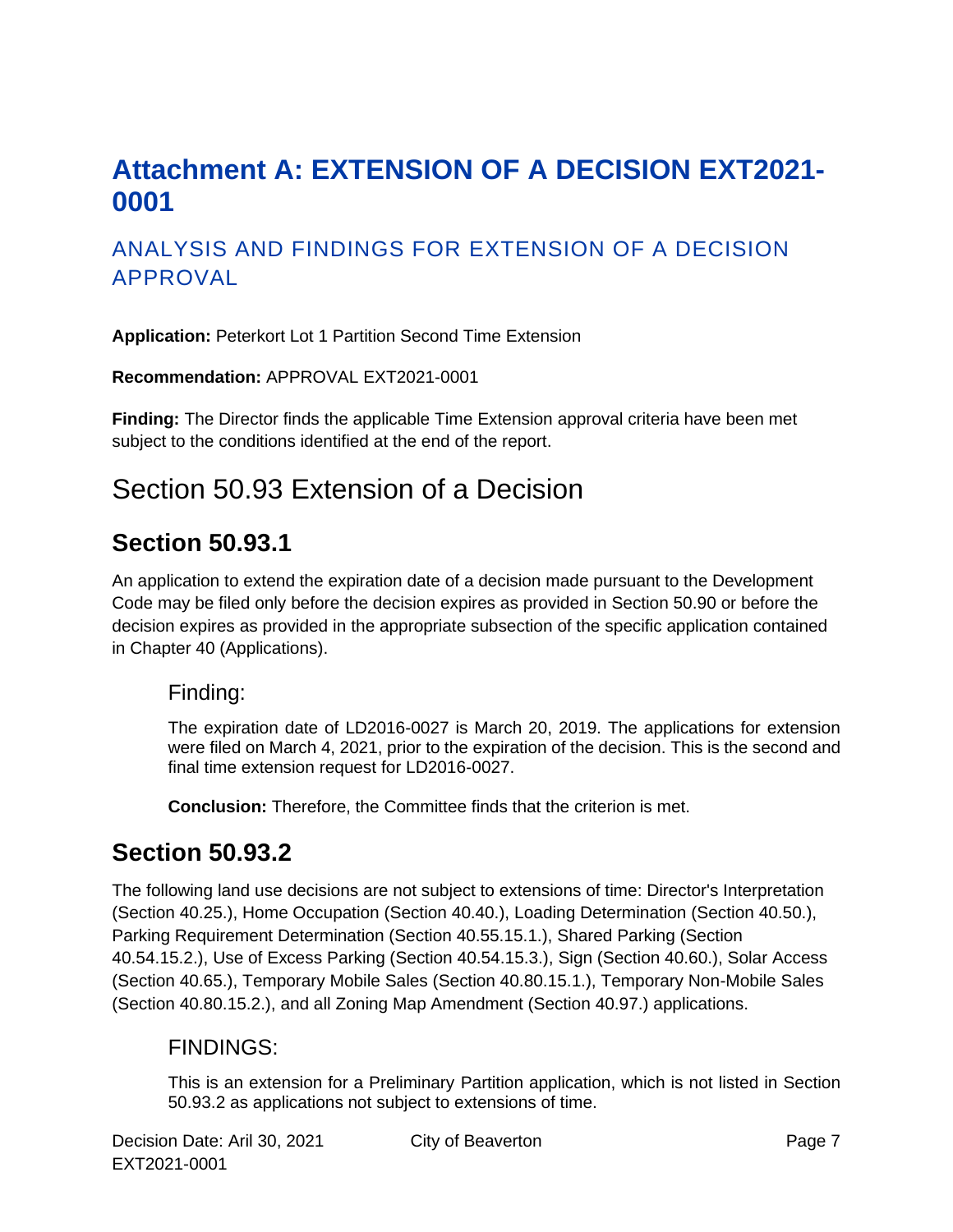**Conclusion:** Therefore, the Committee finds that the criterion is met.

## **Section 50.93.3**

A land use decision may be extended no more than two (2) times.

### FINDINGS:

This is the second request to extend the expiration date for this application.

**Conclusion:** Therefore, the Committee finds that the criterion is met.

### **Section 50.93.4**

Extension of a land use decision for an application not listed in Section 50.93.2. may be granted for a period of time not to exceed two (2) years, will be subject to a Type 2 review procedure, and must be found to be consistent with the approval criteria listed in Section 50.93.6.

### FINDINGS:

This is the second application for a time extension and has been processed according to the procedure for a Type 2 application, as specified in Chapter 50 of the City of Beaverton Development Code.

**Conclusion:** Therefore, the Committee finds that the criterion is met.

## **Section 50.93.5**

Extension requests shall provide mailed public notice to those parties identified in Section 50.40.2. In addition, the notice shall be mailed to the parties of record contained in the initial land use decision and any prior extension of time decision.

### FINDINGS:

Public notice for this time extension was mailed to: the applicant/property owner, Central Beaverton NAC Chair, all property owners within a three hundred foot radius (in accordance with Section 50.40, and the three parties who submitted written testimony for the previously approved Time Extension (EXT2019-0006).

**Conclusion:** Therefore, the Committee finds that the criterion is met.

### **Section 50.93.6**

In order to approve an extension of time application, the decision making authority shall make findings of fact based on evidence provided by the applicant demonstrating that all the following criteria are satisfied.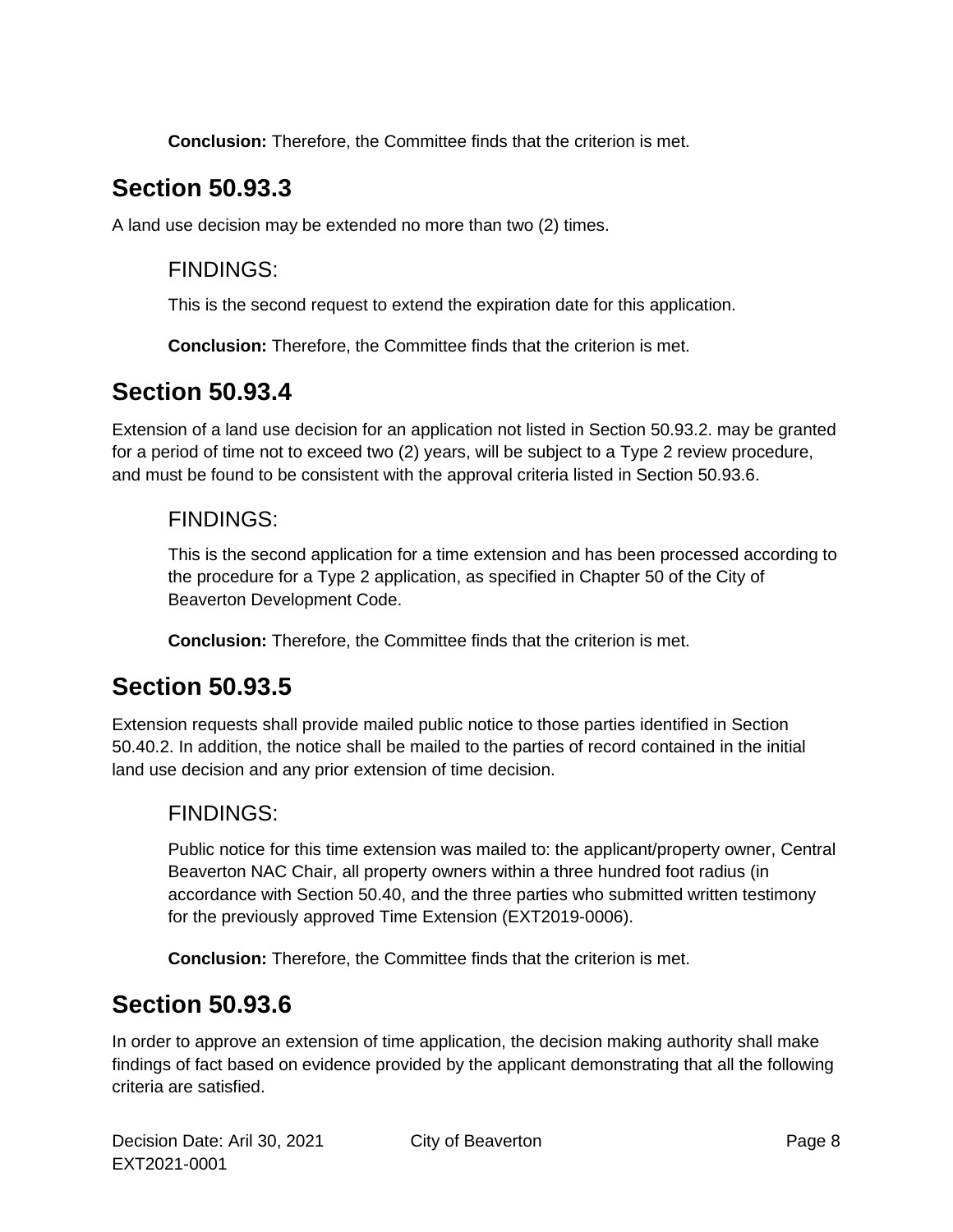- A. It is not practicable to commence development within the time allowed for reasons beyond the reasonable control of the applicant.
- B. There has been no change in circumstances or the applicable regulations or Statutes likely to necessitate modification of the decision or conditions of approval since the effective date of the decision for which the extension is sought.
- C. The previously approved land use decision is not being modified in design, use, or conditions of approval.

### FINDINGS:

According to the applicant, buffer easements are required on a portion of the subject property from the creek and sensitive areas. These easement are being prepared but are not yet complete. Washington County requires that the easements be established in separate documents rather than recorded on the plat. The easements must benefit Clean Water Services and the applicant is currently negotiating with CWS as to necessary language. The applicant also notes that numerous staff who previously worked with the consulting firm who is doing the work have left the firm which has caused interruptions to the work. Staff concurs that the additional time that is needed to get the easements in place and work with CWS make it not practicable to commence development within the time allowed. The applicant notes that a final plat has recently been submitted to the County Survey for review.

Staff finds that no significant changes have occurred to the applicable regulations that would result in the modification of the decision or the conditions of approval. The properties continue to be zoned Urban High Density (R1) and this request to extend the expiration date of the original approval contains no proposals to make any changes to the approved plans. No other regulations have come into effect by the City's partner agencies which would necessitate a new review of the previously approved applications.

The applicant does not propose any changes or modifications to the previously approved project or conditions of approval.

**Conclusion:** Therefore, the Committee finds that the criterion is met.

## **CONCLUSION & RECOMMENDATION**

Based on the facts and findings presented, the Director Approves EXT2021-0001 Peterkort Lot 1 Partition Second Time Extension, subject to the applicable conditions identified in Attachment B.